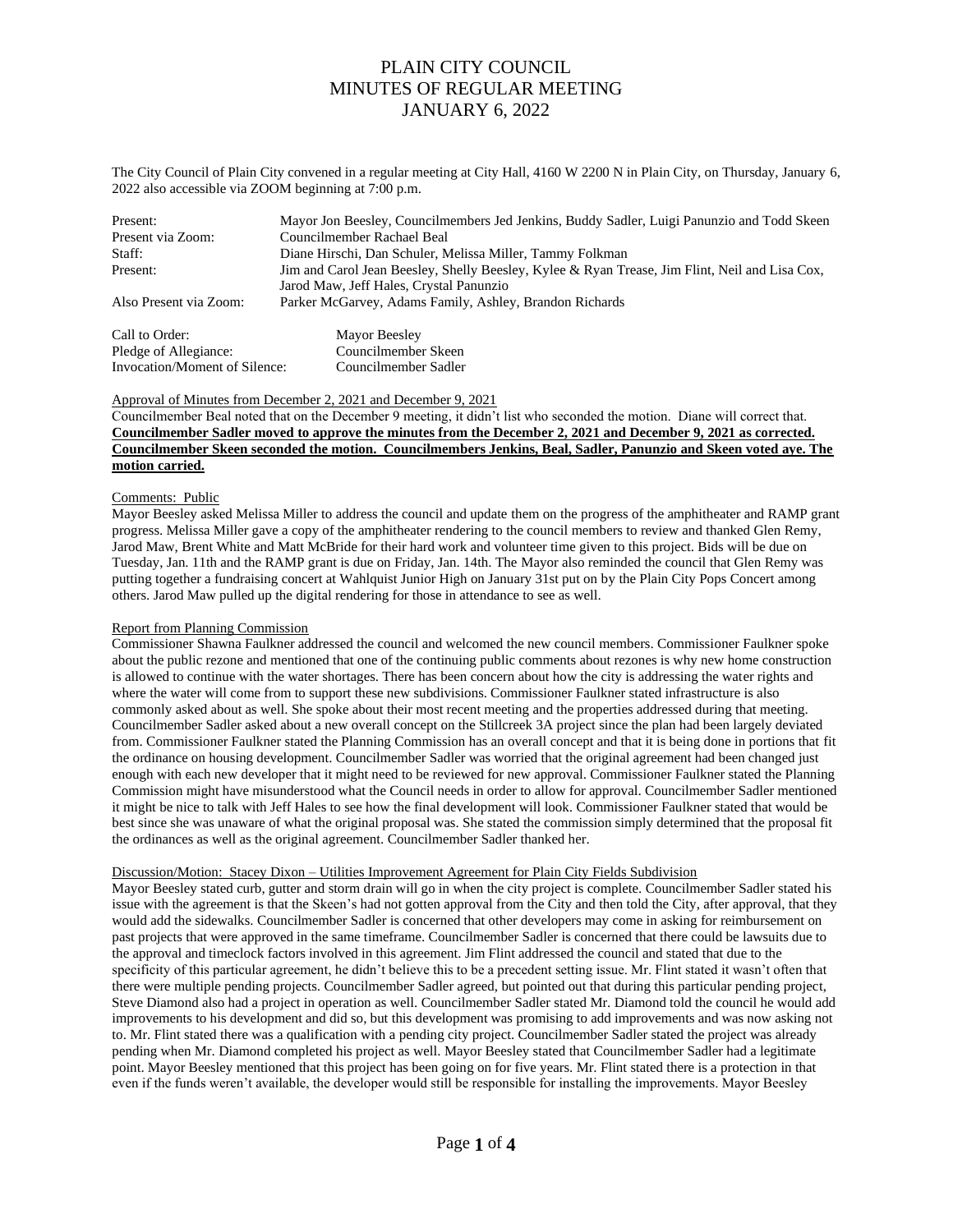suggested discussion be tabled until the council has been able to confer with legal counsel about these concerns. Mr. Flint agreed. Councilmember Sadler also mentioned his concern that Kent's could also be entitled to reimbursement as well. **Councilmember Skeen moved to table the Stacey Dixon Utilities Improvement Agreement for Plain City Fields Subdivision. Councilmember Jenkins seconded the motion. Councilmembers Jenkins, Beal, Sadler, Panunzio and Skeen voted aye. The motion carried.** Councilmember Sadler did mention that the roadways needed to be cleared of mud and also asked that the workers not park in areas where the students walk. Mayor Beesley stated he would have Dan Schuler speak with the workers about those issues.

#### Discussion/Motion: Final Acceptance – Sunset Meadows Phase 1

Mayor Beesley invited Dan Schuler to address the council. Mr. Schuler stated the year warranty has ended for Phase 1 and he has finished his inspections stating everything looks good. Councilmember Sadler wanted to confirm everything was completed to allow for the return of escrow money. Mr. Schuler confirmed that everything was finished. **Councilmember Skeen moved to approve Final Acceptance of Sunset Meadows Phase 1. Councilmember Jenkins seconded the motion. Councilmembers Jenkins, Beal, Sadler, Panunzio and Skeen voted aye. Motion carried.**

#### Discussion/Motion: Conditional Final Acceptance – River Crossing Phase 1

Dan Schuler addressed the council stating the punch list of items to be completed are now finished. Mr. Schuler stated everything checks out and once the year warranty has passed, he will do a final inspection. Mr. Schuler is asking for a conditional final until that time. **Councilmember Sadler moved to accept a Conditional Final for the River Crossing Phase 1. Councilmember Skeen seconded the motion. Councilmembers Jenkins, Beal, Sadler, Panunzio and Skeen voted aye. Motion carried.**

## Discussion/Motion: Set Public Hearing for Zanna Child Annexation – January 20

Mayor Beesley asked the council members if there were any concerns for the date set for the annexation. Council members had no concerns. **Councilmember Jenkins moved to Set Public Hearing for Zanna Child Annexation on January 20th. Councilmember Skeen seconded the motion. Councilmembers Jenkins, Beal, Sadler, Panunzio and Skeen voted aye. Motion carried.**

### Discussion/Motion: Rezone – Robert Dodgen – 3168 W North Plain City Rd – RE-20 to RE-18.5

Mayor Beesley asked the council about any concerns they might have. Councilmember Sadler mentioned that he has no problem with this, however he wondered why the city wasn't keeping any RE-20 areas. He stated that the city could keep the zoning at RE-20 regardless of what the land use map designates. Councilmember Sadler stated that he has heard this complaint within the community. Mayor Beesley invited Commissioner Faulkner to address this issue. Commissioner Faulkner pointed out that there is no RE-20 designated on the future land use map. If someone wants to apply for RE-18.5, they could do so because it has been applied to the future land use map. Councilmember Sadler agreed, but stated the city could leave it at RE-20. He informed Commissioner Faulkner that the Commission could leave it that way as well. Mayor Beesley pointed out that there are many undeveloped areas that are wet. Councilmember Sadler stated that it might be wise to keep it at RE-20 in those areas. Councilmember Jenkins asked how the council would pick and choose which developer gets RE-20 or RE-18.5. Councilmember Sadler stated that was the job of the council to decide. Councilmember Jenkins stated he heard during the last change of the future land use map, there wasn't much input nor interest on lot size by the public. Councilmember Sadler stated ultimately lot size was the decision of the council. He mentioned that he's been hearing people asking for more RE-20 lots. Councilmember Skeen stated he understood Councilmember Sadler's position, but stated for this particular property, it wasn't going to affect much. Councilmember Skeen stated he would be more concerned with density on a piece of property like Favero's. Mayor Beesley stated the purpose of the rezone to RE-18.5 was based on keeping bigger lots that were not necessarily conducive to horses. He stated it might be worth considering keeping more RE-20 lots to allow for more horse property and open space. Councilmember Beal asked about wet areas. Mayor Beesley stated there are some wet areas right off the bluff or around that area. Councilmember Beal then asked if any of that area was protected. Mayor Beesley stated he didn't believe it was. He's not sure it's even marked as sensitive. Councilmember Sadler stated by leaving RE-20 lots available, it may make for more buildable areas. Councilmember Sadler stated that he could not approve it at this point. **Councilmember Jenkins moved to table discussion on the rezone of Robert Dodgen property from RE-20 to RE-18.5 until January 20th. Councilmember Sadler seconded the motion. Councilmembers Jenkins, Beal, Sadler, Panunzio and Skeen voted aye. Motion carried.**

# Discussion/Motion: Final Approval of Stillcreek Phase 3A – 21 lots

Jeff Hales addressed the council. He is requesting final approval of Phase 3A in Stillcreek. Mr. Hales asked about Councilmember Sadler's concerns regarding the overall agreement in the following planned phases. Councilmember Sadler stated his concern is regarding the costly amenities that have not happened. He wanted to know what would happen if the agreement wasn't followed. Mr. Hales reminded Councilmember Sadler that it was addressed in the Technical Review along with the Developer's Agreement and Phase 3 in detail. The agreement was broken out into five phases to comply with the city ordinances. Councilmember Sadler stated he liked that review. Mr. Hales asked about Councilmember Sadler's opposition to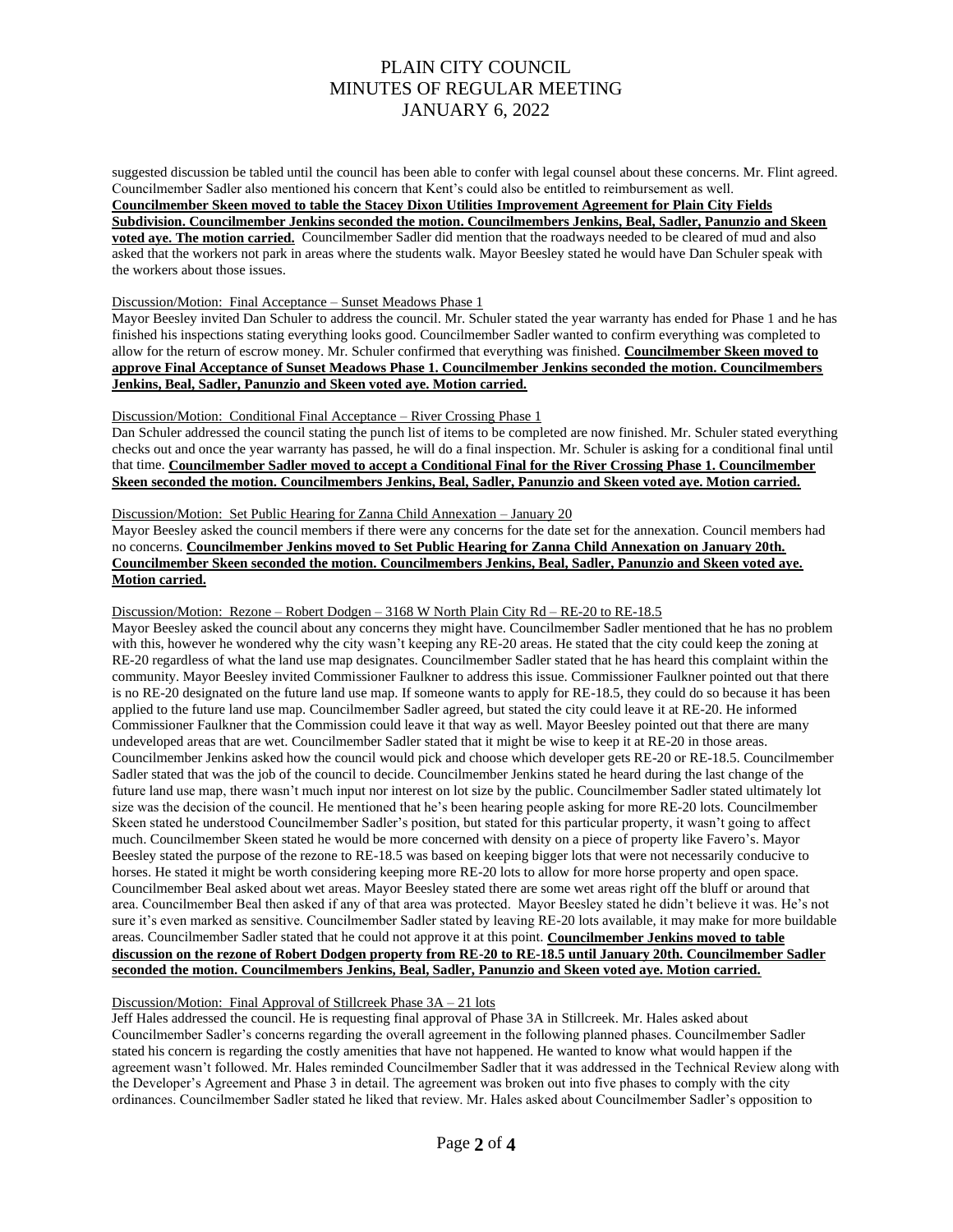approval now. Councilmember Sadler agreed and stated he was willing to approve this phase. Mr. Hales stated he understood the concerns about amenities, but that it would be consolidated in the following phases. Mr. Hales stated there might be one amenity that could be added in Phase 3, and possibly adding an open space amenity in Phase 2. He mentioned that there is some open space in Phase 4 as well. Mayor Beesley stated he was not in favor of adding any amenities to Phase 2 at this point due to some struggles that are preventing the project from being completed. He doesn't want to add more to it. The retention pond is in need of grass and that is still not completed. The area was planned as a park. Mr. Hales clarified that as new developers, it was not something the City was wanting right now. Mayor Beesley stated he didn't see that as something that was viable at this time. Mr. Hales stated that Phase 3A has had everything done. The will-serve water letters have been secured with a Certificate of Availability from Bona Vista has also been paid for, but the total review is not finished. Mr. Hales asked about a Pre-Con meeting next Tuesday, Jan. 11th, and stated they would bring the will-serve letter to that meeting. Mr. Hales asked Councilmember Sadler what he would like to address for the future phases. Councilmember Sadler stated he would like to see how the project will end and what amenities will be in place. Mr. Hales stated that the original developer agreement has a list of options of amenities and so it would be good to go over those amenities to determine which ones that the city may or may not want based on the original agreement. Councilmember Sadler's concern was for those who bought lots under the impression that certain amenities would be included in their purchase and would be expecting them. Councilmember Sadler commented that this development was unusual due to the fact that it has gone through several different developers. He told Mr. Hales that the city will require some kind of larger overall plan for the rest of the phases going forward. Mayor Beesley asked what the residents would be receiving in terms of open space in Phase 3. Mr. Hales stated there was no open space, but there is a trail on the west side of the property that leads into the Rails to Trails. Mayor Beesley asked what the city was giving density up for. Mr. Hales stated that Phase 1 and 2 were part of the PRUD overlay and these were done in the past so now everyone is trying to figure out the rest of it. Mayor Beesley is concerned about the density, but no amenities and the possibility that the development could change hands again. Councilmember Sadler stated that part of the density agreement was to put the sewer line in. Mr. Hales stated the best they can do is move forward. Mayor Beesley wanted to know if Visionary Homes could contract with the City to finish the development. Mr. Hales stated the best protection for the city is the Developer's Agreement that's already in place. Mr. Hales stated Westside Development has done their very best to lock in Visionary Homes to finish the project. Councilmember Sadler and Mayor Beesley thanked Mr. Hales for his comments. **Councilmember Sadler moved to approve Stillcreek Phase 3A for Final. Councilmember Jenkins seconded the motion. Jenkins, Beal, Sadler, Panunzio and Skeen voted aye. Motion carried.** Mr. Hales discussed the General Plan with the council, mentioning the RE-20 zones that Councilmember Sadler spoke about earlier and suggested that if the city is worried about litigation, to designate and identify areas where they would like to keep RE-20 available.

## Discussion/Motion: Approval of Recreation Storage Building Bid

Mayor Beesley started the discussion by stating the storage building was approved into the accepted budget. He requested a small budget adjustment to meet the cost of the bid. Councilman Sadler stated he had visited the other storage buildings and noticed that they were not full and said there was still a lot of room in other buildings. He also asked about the additional offices being built. Mayor Beesley stated the other storage buildings were cleared out at the moment for cornhole league and explained that the offices would be necessary for future use as the city continues to grow. He stated the proposed storage building would be central to the needs of the Parks and Recreation Departments. Councilmember Sadler questioned the need for another building and stated he would more easily support a Recreation Center. Councilmember Jenkins stated he believed Pioneer Park is underutilized and asked about building a storage shed there as a way to keep more parking at Lee Olsen Park. Councilmember Sadler continued to question the need for the new building, but would like to see a Recreation Center or move the storage building to Pioneer Park. Mayor Beesley stated he has been in talks with different land owners in search of ground for a Recreation Center. Mayor Beesley pointed out that our parks are growing and the need for more equipment is coming and more storage will be needed. Mayor Beesley reminded Councilmember Sadler that it was approved when the council went through the budget and went through the various reasons for the storage building and location. **Councilmember Jenkins moved to approve the Recreation Storage Building. Councilmember Panunzio seconded the motion. Councilmembers Jenkins, Beal, Panunzio and Skeen voted aye. Councilmember Sadler voted nay. Motion carried.**

## Discussion/Motion: Approval of Fire Vehicle Purchase

Mayor Beesley stated that he and the Fire Chief had been looking for a new vehicle on govdeals.com. They found a 2016 Ford Explorer with a light package for \$11,400.00. The Chief's old vehicle is old and needs to be replaced with something more reliable. This vehicle is located in Ohio and would require additional funds to go and retrieve it. Mayor Beesley asked for \$13,000.00 to come out of the Capital Projects budget. **Councilmember Sadler moved to approve \$13,000.00 out of Capital Projects. Councilmember Jenkins seconded the motion. Councilmembers Jenkins, Beal, Sadler, Panunzio and Skeen voted aye. Motion carried.** Mayor Beesley mentioned that the vehicle had already been paid for by the Chief and stated the City check will be cut to reimburse the Chief. He also mentioned that the Chief got the best deal in recent weeks as the bidding process had increased. after they were awarded with the Ford Explorer.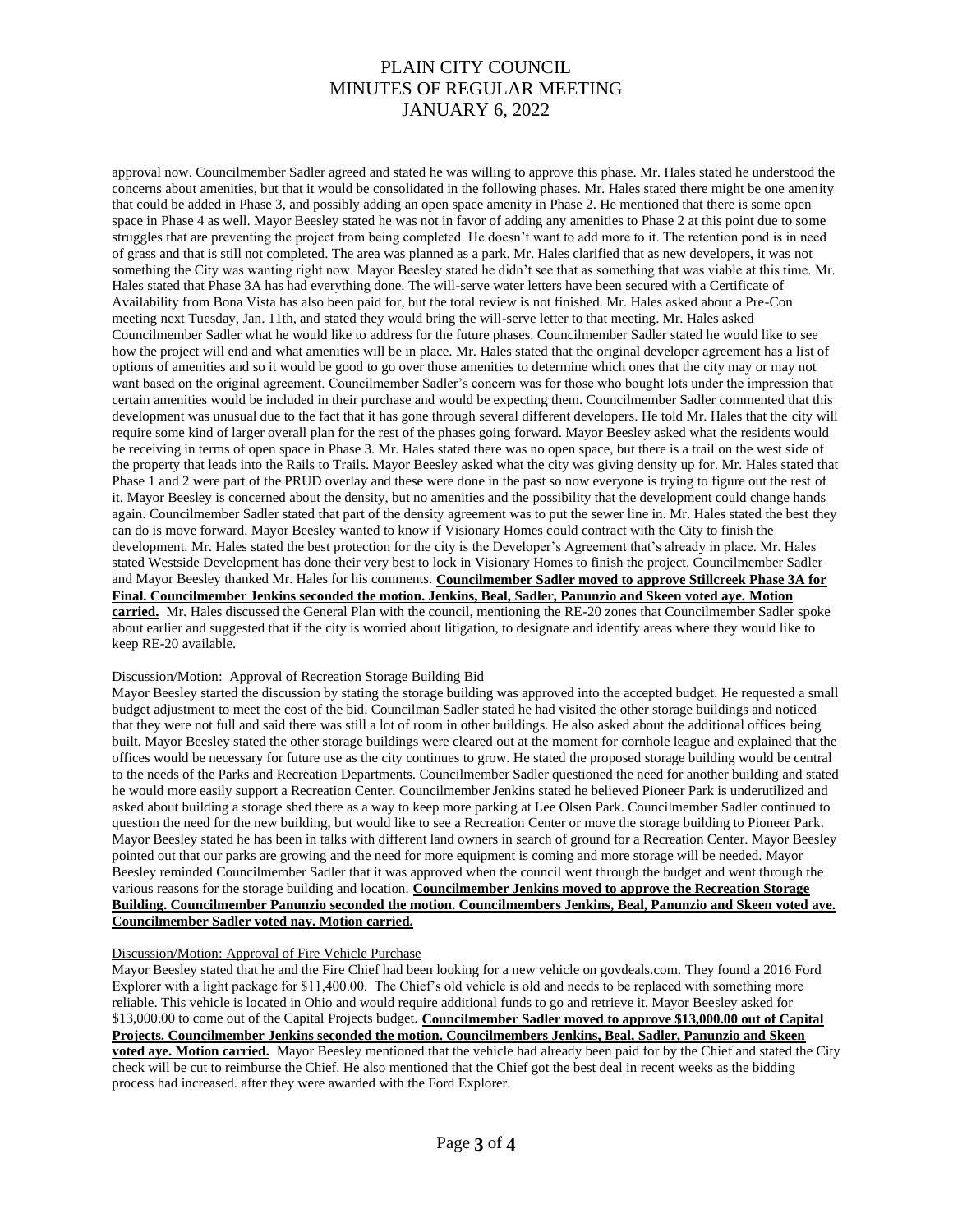# New Broomhead Services Inc William Broomhead 4756 W 2050 N house inspections Renewals Artistic Custom Badges & Coin Louanne Daz 2063 N 5100 W promotional products K & K Rain Gutters Nicholas Cota 2530 N 4175 W rain gutter installation Wasatch Heavy Haul LLC Dillon Fowler 3155 N 3450 W office for dump truck Blossoming Medium Krystal Parry 3115 N Stillcreek Pkwy medium reading/reiki International Luxury Outfitter Joshua Martin 3544 W 2600 N office for internet<br>North Star Buildings Inc Alan Walker 4496 W 1650 N contractor North Star Buildings Inc Alan Walker 4496 W 1650 N contractor<br>Everest Construction Joshua Martin 3544 W 2600 N roofing contractor Everest Construction Joshua Martin 3544 W 2600 N Wilson's Daycare **Melanie Wilson 2238 N 4275 W** home daycare Councilmember Jenkins noted his concern about parking trucks on the road. It was noted that Wasatch Heavy Haul was for office only. **Councilmember Sadler moved to approve the business licenses as presented. Councilmember Jenkins seconded the motion. Councilmembers Jenkins, Beal, Sadler, Panunzio and Skeen voted aye. The motion carried.**

#### Motion: Approval of Business Licenses

#### Motion: Approval of Warrant Register

See warrant register dated 12/01/2021 to 12/20/2021 and 12/21/2021 to 12/31/2021. **Councilmember Jenkins moved to approve and pay the bills as presented. Councilmember Sadler seconded the motion. Councilmembers Jenkins, Beal, Sadler, Panunzio and Skeen voted aye. The motion carried.**

#### Report from City Council

Councilmember Beal welcomed the new council members. Councilmember Sadler thanked the Mayor and new council members for serving. Councilmember Skeen also welcomed the new council members. Mayor Beesley stated last year was a great year for the city and is looking forward to new projects being funded and completed this year. He thanked the council for their work and Councilmember Weston for his time and service.

## **At 8:21 p.m. Councilmember Sadler moved to adjourn and was seconded by Councilmember Skeen seconded the motion. The vote was unanimous.**

City Recorder

 $\overline{\phantom{a}}$  , and the contract of the contract of the contract of the contract of the contract of the contract of the contract of the contract of the contract of the contract of the contract of the contract of the contrac

Mayor

Date approved

\_\_\_\_\_\_\_\_\_\_\_\_\_\_\_\_\_\_\_\_\_\_\_\_\_\_\_\_\_\_\_\_\_\_\_\_\_\_\_\_\_\_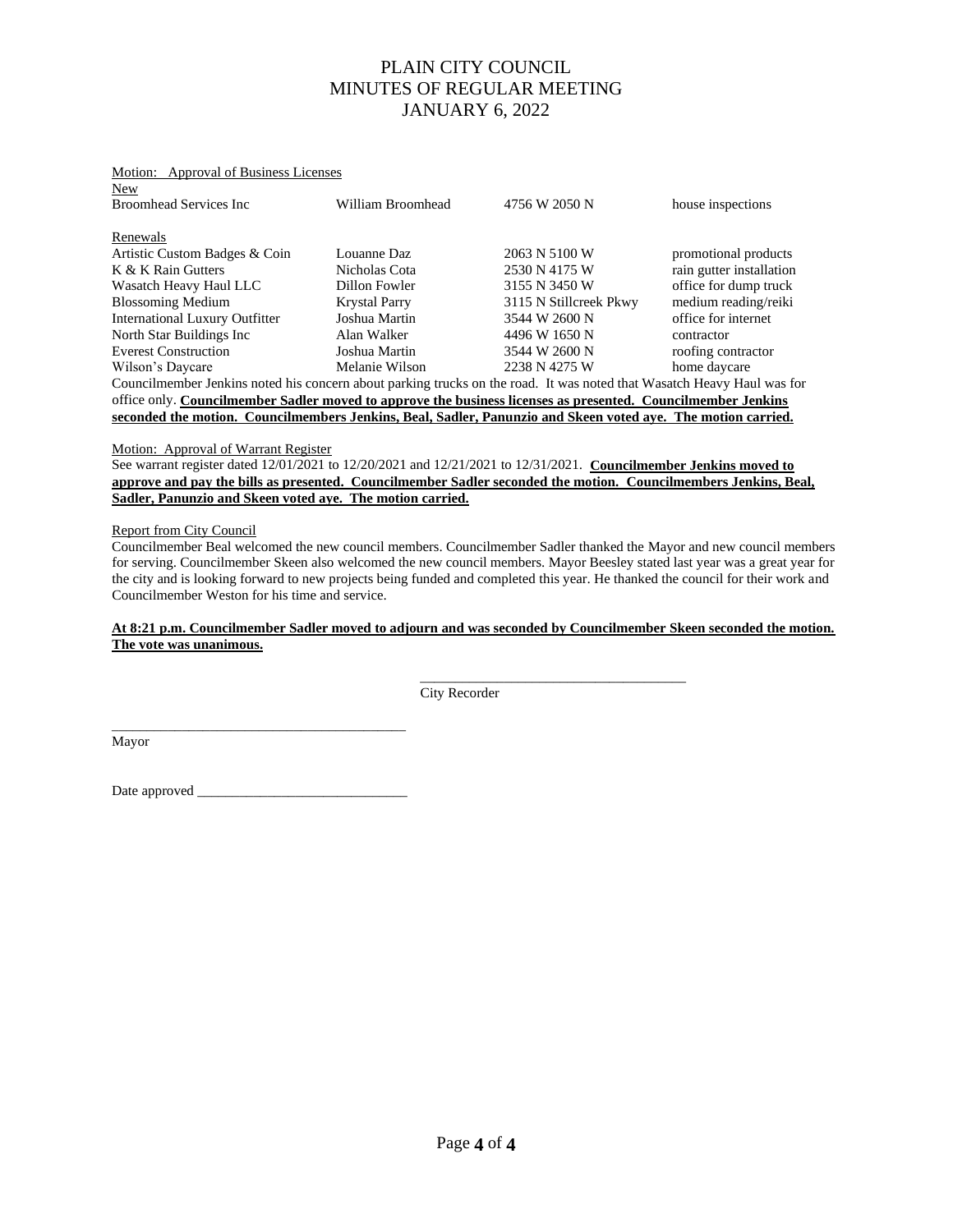The City Council of Plain City convened in a regular meeting at City Hall, 4160 W 2200 N in Plain City, on Thursday, January 20, 2022 also accessible via ZOOM beginning at 7:00 p.m.

| Present:                      | Mayor Jon Beesley, Councilmembers Jed Jenkins, Rachael Beal, Buddy Sadler, Luigi Panunzio<br>and Todd Skeen |  |  |  |
|-------------------------------|-------------------------------------------------------------------------------------------------------------|--|--|--|
| Staff:                        | Diane Hirschi, Dan Schuler, Melissa Miller, Tammy Folkman, Brandon Richards                                 |  |  |  |
| Present:                      | Candace Baird, Robert Dodgen, James and Barb Jensen, Zanna and Lorin Child, Rod Layton,                     |  |  |  |
|                               | Chuck Palmer, Jim Flint, Neil and Lisa Cox, Patricia, Kerry Gibson                                          |  |  |  |
| Also Present via Zoom:        | Adams Family, Debbie Robinson, Jim Beesley, Rob Ortega, Stacey Dixon, Tom Favero, Annette                   |  |  |  |
| Call to Order:                | Mayor Beesley                                                                                               |  |  |  |
| Pledge of Allegiance:         | Councilmember Beal                                                                                          |  |  |  |
| Invocation/Moment of Silence: | Councilmember Ienkins                                                                                       |  |  |  |

#### Approval of Minutes from January 6, 2022

## **Councilmember Jenkins moved to approve the minutes from January 6, 2022 as presented. Councilmember Beal seconded the motion. Councilmembers Jenkins, Beal, Sadler, Panunzio and Skeen voted aye. The motion carried.**

Comments: Public No comments were offered.

#### Report from Planning Commission

Commissioner Dustin Skeen reported to the council about the last Planning Commission meeting. Shauna Faulkner is now the Chairman and Dustin Skeen is Vice-Chair. Commissioner Skeen commented on the Stillcreek Phase 3B final and recommended approval. The commission spoke with Visionary Homes regarding the entire Stillcreek project and asked them to work on an overall plan to finish the phases. Mayor Beesley spoke about meeting with Chairman Faulkner to look at that project and go over the agreement to ensure it comes to completion. Mayor Beesley spoke about the many changes to the original PRUD that was approved and stated that it might need to be reviewed again as well. Commissioner Skeen mentioned the General Plan update and accessory dwelling units that the commission is reviewing. The commission is looking at attached units. He mentioned legislation regarding affordable housing and how to make that work within our city. Councilmember Sadler asked if the commission had looked at creating affordable housing that can be deeded as affordable housing forever. Councilmember Sadler says other cities are adopting that policy and suggested the commission check into it. Mayor Beesley stated that he's seen that within some cities where a percentage of apartments are set up that way to stay in compliance or as a receipt for a tax break.

# Public Hearing: Zanna Child Annexation – 1055 N 5200 W – 13.4 Acres

**Councilman Sadler moved to go into a public hearing regarding the Zanna Child Annexation. Councilman Jenkins seconded the motion. Councilmembers Jenkins, Beal, Sadler, Panunzio and Skeen voted aye. The motion carried.** Mayor Beesley invited Zanna Child to speak to the council regarding the annexation. Ms. Child stated she was under the impression she was part of the annexation when the properties around her were annexed last year. She was surprised when her property was not included, but is looking forward to being part of Plain City. **Councilmember Sadler moved to close the public hearing of the Zanna Child Annexation. Councilmember Skeen seconded the motion. Councilmembers Jenkins, Beal, Sadler, Panunzio and Skeen voted aye. The motion carried.**

Discussion/Motion: Ordinance - Zanna Child Annexation – 1055 N 5200 W – 13.4 Acres

**Councilmember Sadler moved to approve Ordinance 2022-01 annexing the Zanna Child property. Councilmember Jenkins seconded the motion. Councilmembers Jenkins, Beal, Sadler, Panunzio and Skeen voted aye. The motion carried.** 

### Discussion/Motion: Children's Justice Center

Mayor Beesley invited Rod Layton from the Children's Justice Center (CJC) to address the council. Mr. Layton explained the purpose of the CJC. They are not a non-profit organization and they are not a county organization. They work in tandem with all law enforcement agencies and attorneys to facilitate interviews, exams, mental health assessments, etc. for all children who have experienced, witnessed or been victim of a crime. Mr. Layton explained that in recent years the number of cases has grown to exceed the capacity of the facility that they are currently housed in. Because of this, their services are hindered and the need for a new building is essential. Mr. Layton explained that the building they use now is donated by a non-profit organization, and it is registered as an historic building, therefore no additions or renovations can be made to it. Mr. Layton stated that due to the pandemic, the CJC is expecting an even bigger rise in cases over the next two or three years as children return to the classroom and disclose information to trusted adults, such as a teacher or counselor. The CJC has been searching for property in order to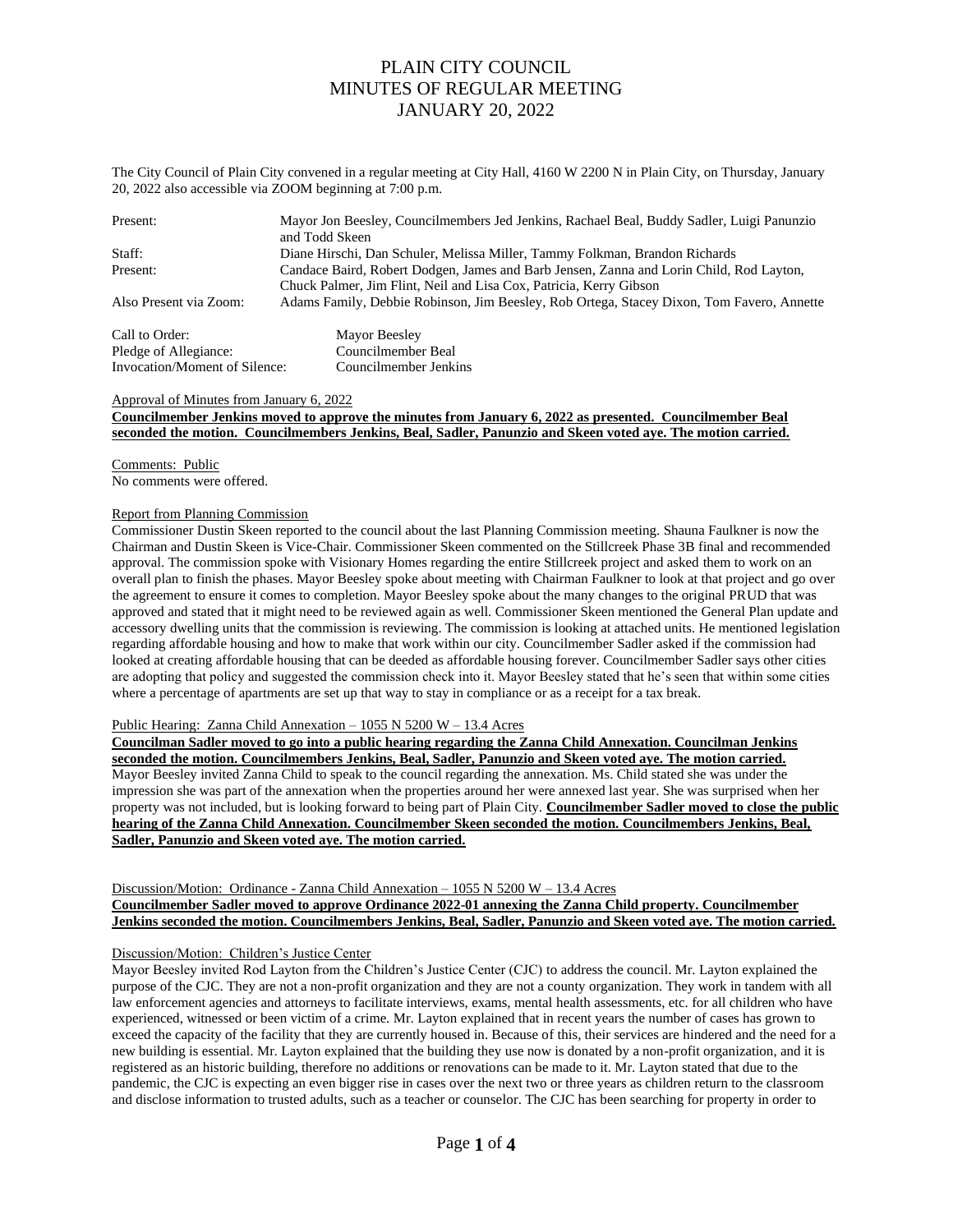build a new facility to accommodate the growth in Weber County. Mr. Layton stated the CJC went to the county commissioners and secured a commitment from them for a donation of \$1 million dollars as long as the CJC can raise \$1.5 million in donations from the cities located within Weber County. Mr. Layton has requested a donation of \$42,000 dollars from Plain City and explained the breakdown of how the CJC determined this amount. Mr. Layton stated that he believed the cities are ultimately responsible for helping to fund the CJC since these kids come back to their homes and reside within these cities. Mayor Beesley mentioned that he had not been aware of the CJC before his WACOG meeting. Mayor Beesley talked about the city contracts for policing and taxes paid to the county for this and other services. Mayor Beesley agreed with the need for a new CJC facility and understands the request for funding, but questioned whether it was the responsibility of the city versus the county. Mayor Beesley explained to the council that when he was first approached about this, he spoke with some of the county commissioners to see if they would be willing to front the donation and then enter into an interlocal agreement with Plain City to have it paid back over time. Councilmember Jenkins mentioned that it was a substantial amount of money and spoke about some of the county buildings that have been erected in recent years. He stated that they are "shrines" and appear to be expensive buildings and his concern is giving such a large amount of money when Plain City is still quite small. Mr. Layton stated he understood his concern, but explained that the CJC building must be built to accommodate certain needs and look a certain way. The children who come to the CJC are traumatized, so the building must look like "grandma's house" to help settle the child. Mr. Layton pointed out that all children must be interviewed by the CJC under state mandate and every city within Weber County will use it. Mr. Layton stated the CJC isn't looking to take away from city budgets, but rather ask for a portion of the ARPA funds given to each city. Mayor Beesley stated there have been years when Plain City has given back ARPA funds and is having a hard time with the funds. Councilmember Beal stated the city gives \$3000 to the Women's Center and she would be willing to do the same amount for the CJC. Councilmember Sadler asked Mr. Layton about the unincorporated areas and the taxes being paid, which Mayor Beesley pointed out was accounted for. Councilmember Skeen asked if the state was willing to help with the cost. Mr. Layton stated the state won't step in to help with the funds for a building, but they oversee the program and some of the CJC employees are paid out of state funds. Mr. Layton mentioned they also apply for federal grants as well. Councilmember Sadler stated tax payer money is already going to the CJC. Councilmember Beal agreed. Mayor Beesley asked the council for their thoughts about the interlocal agreement and if they enter into it, paying it back within five to ten years. The council members were in agreement with that idea. City Attorney, Brandon Richards, pointed out that the CJC is needed and used throughout the county. Mr. Layton liked the idea of the interlocal agreement as well. Councilmember Sadler suggested entering into the interlocal agreement with the intent to pay it back over three years rather than ten.

### **Councilmember Sadler moved to see about entering into an interlocal agreement with Weber County to pay Plain City's portion in three to five years. Councilmember Beal seconded the motion. Councilmembers Jenkins, Beal, Sadler, Panunzio and Skeen voted aye. The motion carried.**

Discussion/Motion: Stacey Dixon – Utilities Improvement Agreement for Plain City Fields Subdivision

Mayor Beesley stated there were some concerns about the timeframe of this subdivision regarding people and developers coming back to the city to request compensation for infrastructure. Brandon Richards spoke about the Skeen property agreement as an example and stated there were conditions and stipulations for approval of that subdivision. The Stacey Dixon agreement is different and doesn't have the same conditions and stipulations as the Skeen subdivision. Mr. Richards stated it would be a stretch for previous developments to come back and request compensation. He stated there are laws and ordinances that dictate what has to be done before the subdivision goes in. Councilmember Sadler stated he believes the city is setting themselves up for future problems and thinks this agreement should be denied. Councilmember Skeen stated he doesn't believe they are not trying to get out of paying for the improvements, but perhaps wanted to do things out of sequence to accommodate the city due to road construction. Mayor Beesley referred back to Mr. Richards' comments regarding the major difference between agreements: the Skeen subdivision was done in conjunction with the approval and the Dixon subdivision was already approved. Councilmember Skeen worried about the sidewalk and improvements may have to be torn up again, but Mayor Beesley stated that would only happen if it was put in wrong at this point. **Councilmember Beal moved to deny the Utilities Improvement Agreement for Plain City Fields Subdivision. Councilmember Sadler seconded the motion. Councilmembers Jenkins, Beal, Sadler and Panunzio voted aye. Councilmember Skeen voted nay. The motion carried.** 

Stacey Dixon spoke online and asked about the vote. Mayor Beesley informed Ms. Dixon that the agreement was denied. Ms. Dixon asked if anyone mentioned that the Dixon's had asked for this multiple times and was told it was not possible so they just moved forward, but pointed out that when the Skeen's asked for the same thing, it was approved. Mayor Beesley invited Ms. Dixon to make an appointment to meet with him in order to discuss the matter further. He mentioned the Skeen agreement was done over several months and the Dixon's never brought this to their attention in a council meeting. Mayor Beesley stated the motion had been voted on, but Ms. Dixon was welcome to meet with him.

Discussion/Motion: Ordinance for Rezone – Robert Dodgen – 3168 W North Plain City Rd – RE-20 to RE-18.5 Candace Baird addressed the council on behalf of Robert Dodgen. Councilmember Beal stated she believed in black and white and since the option of RE-18.5 is listed in our General Plan, the Dodgen's should be approved for the rezone.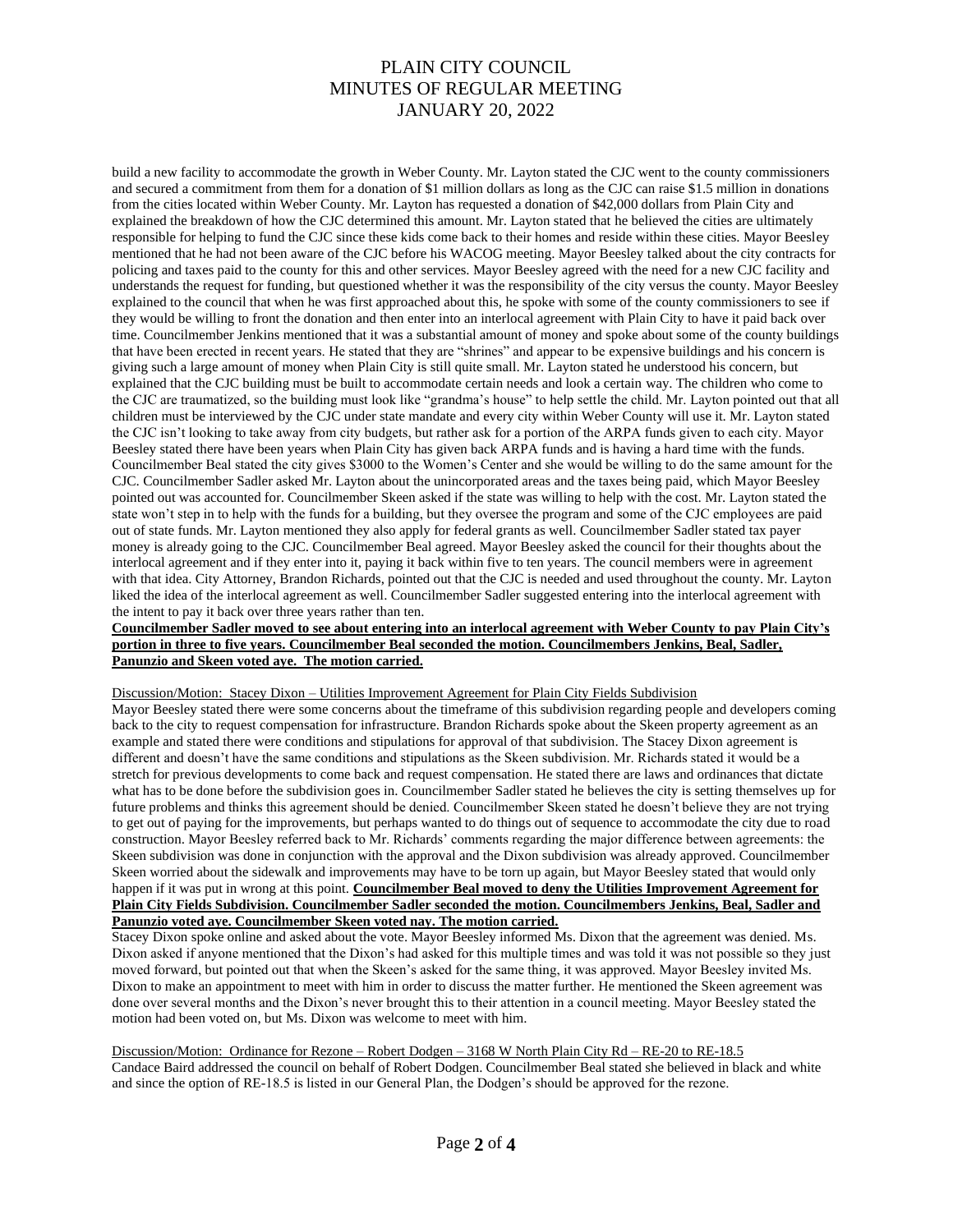## **Councilmember Beal moved to approve Ordinance 2022-02 rezoning Robert Dodgen's property from RE-20 to RE-18.5. Councilmember Skeen seconded the motion. Councilmembers Jenkins, Beal, Panunzio and Skeen voted aye. Councilmember Sadler voted nay. The motion carried.**

### Discussion/Motion: FY2021 Independent Audit Report

Chuck Palmer addressed the council and went over the audit of the financial statements. Everything appeared to be correct and there was nothing to indicate that there would be any issues. Mr. Palmer went over the city assets and stated the city is in a strong position. Mr. Palmer went over the different funds, balances and liabilities with the council. **Councilmember Sadler moved to accept the FY2021 Independent Audit Report as presented. Councilmember Panunzio seconded the motion. Councilmembers Jenkins, Beal, Sadler, Panunzio and Skeen voted aye. The motion carried.** 

## Discussion/Motion: Barb Jensen – Use of Senior Center for Veteran's Ceremony

James Jensen spoke on behalf of his wife, Barb Jensen. Mr. Jensen stated that Barb represents the Utah Cold War Veterans Foundation. Mr. Jensen spoke about the medals that used to be distributed before they were no longer authorized. Utah made their own medal for a small time before stopping production. The Jensen's asked for permission to use the City Hall every few months in order to honor the veterans of Plain City. The Jensen's would hold a small ceremony and present them with the medal. Mayor Beesley thanked Mr. Jensen for his presentation and his service and thanked Mrs. Jensen for her efforts to find the veterans in the city and honor them. Mayor Beesley stated he had no issue with the Jensen's using either Council Chambers or the Senior Center for these ceremonies. The council members all agreed. Mayor Beesley asked that he and the council be notified of these ceremonies so that they can attend. **Councilmember Jenkins moved to waive the building fee for any and all veteran ceremonies. Councilmember Beal seconded the motion. Councilmembers Jenkins, Beal, Sadler, Panunzio and Skeen voted aye. The motion carried.** 

Discussion/Motion: Ordinance – Annual Meeting Schedule for 2022

Mayor Beesley stated that Thursday nights seem to be working well. Council members agreed. **Councilmember Jenkins moved to approve Ordinance 2022-03 to continue city council meetings on the 1st and 3rd Thursdays at 7pm. Councilmember Beal seconded the motion. Councilmembers Jenkins, Beal, Sadler, Panunzio and Skeen voted aye. The motion carried.**

## Motion: Approval of Business Licenses

| New                                                                                                         |                       |               |                                   |  |  |
|-------------------------------------------------------------------------------------------------------------|-----------------------|---------------|-----------------------------------|--|--|
| <b>Scheer Brothers Construction</b>                                                                         | James Scheer          | 2058 N 3900 W | general contracting               |  |  |
|                                                                                                             |                       |               |                                   |  |  |
| Renewals                                                                                                    |                       |               |                                   |  |  |
| Jack's Garage                                                                                               | Greg Warg             | 2417 N 4425 W | restore cars                      |  |  |
| RLK Electric, Inc.                                                                                          | <b>Richard Kester</b> | 1617 N 4650 W | home office                       |  |  |
| Wilson Quality Cleaning, Inc.                                                                               | Tami Wilson           | 2153 N 3700 W | cleaning business                 |  |  |
| Mac Renovations                                                                                             | Shane McFarland       | 2941 N 3550 W | general contractor                |  |  |
| Natural Lather Soap Co                                                                                      | Tammy Folkman         | 2510 N 4100 W | soap making                       |  |  |
| Joshua A Reeves                                                                                             | Joshua Reeves         | 2428 N 5100 W | buy $\&$ sell, cleaning, odd jobs |  |  |
| Councilmember Skeen moved to approve the business licenses as presented. Councilmember Jenkins seconded the |                       |               |                                   |  |  |
| motion. Councilmembers Jenkins, Beal, Sadler, Panunzio and Skeen voted ave. The motion carried.             |                       |               |                                   |  |  |

## Motion: Approval of Warrant Register

See warrant register dated 01/01/2022 to 01/19/2022. **Councilmember Beal moved to approve and pay the bills as presented. Councilmember Sadler seconded the motion. Councilmembers Jenkins, Beal, Sadler, Panunzio and Skeen voted aye. The motion carried.**

## Report from City Council

Councilmember Skeen spoke about street lights going out. Dan Schuler explained that the street lights are owned by Rocky Mountain Power and have been reported to them. There is a link on the Public Works website to Rocky Mountain Power that citizens can use to report any street light outages. The report creates a work order at Rocky Mountain Power. Councilmember Skeen asked Mr. Schuler if he was able to see when a report is generated. Mr. Schuler stated he can see which street lights are being reported and also stated a confirmation email is sent when a work order is created. Councilmember Skeen asked if the city has any input on how the lights are replaced. Mr. Schuler stated Rocky Mountain Power has 100% ownership and they do what they want. Councilmember Skeen mentioned the corner by the cemetery needing more light. Mr. Schuler stated he was aware of it.